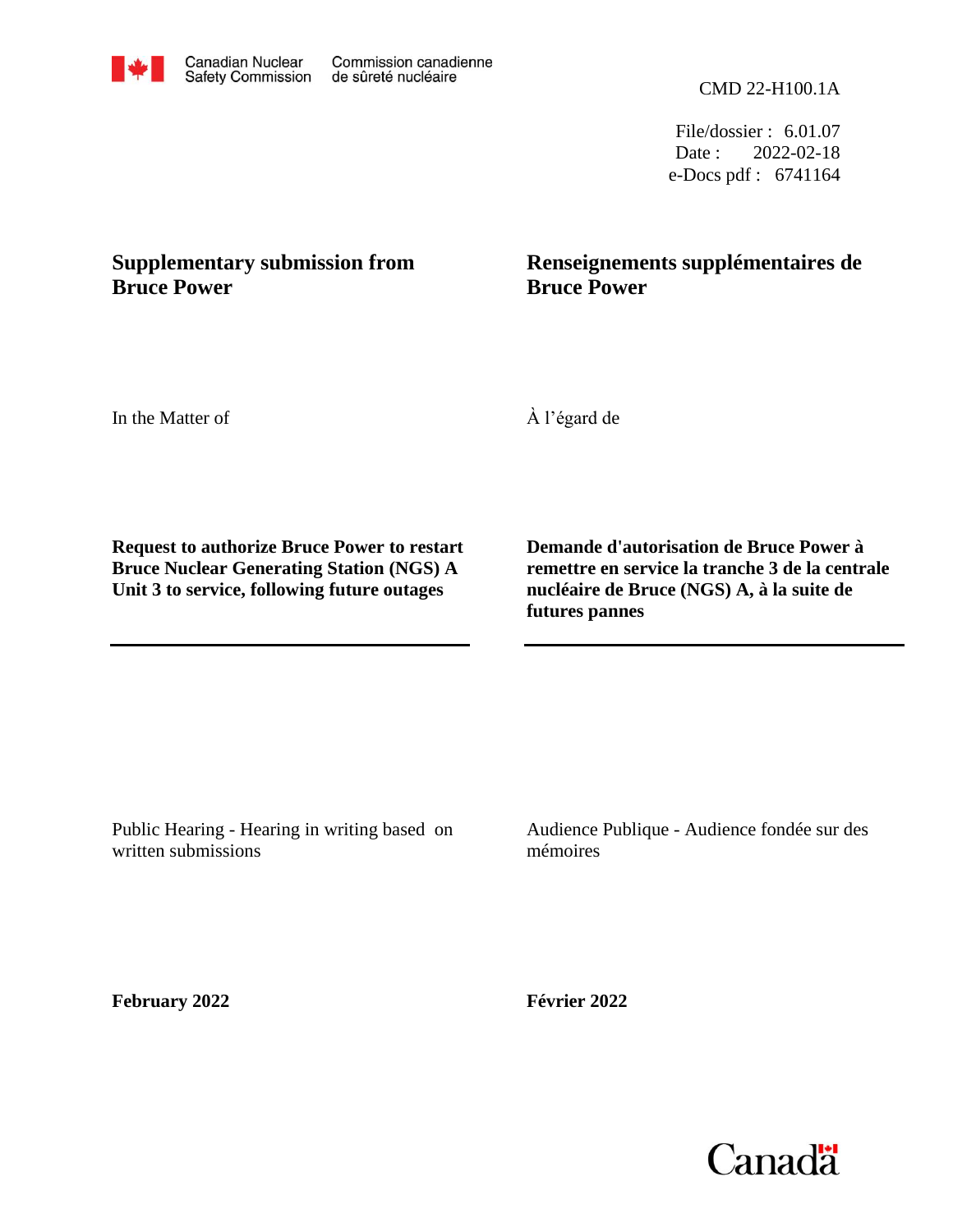Please find Bruce Power's responses to the EAC questions below.

#### **Question #1:**

Attachment A, Table A1.

Based on the failure frequency it appears that the Applied KEFF for ST-EH-2 and ST-EH-3 may have been switched - should they be 7.5 and 7.0, not 7.0 and 7.5?

### **Answer #1:**

The values for the applied KEFF are not switched. The variation in the frequency numbers are confirmation that the threshold was not yet reached at those values.

#### **Question #2:**

There continues to be a discrepancy between the definition of the Region of Interest (ROI) in the CMD and in the Bruce Power submission. The former includes the full 360 degrees of the pressure tube near the burnish mark (CMD p.3), whereas the Bruce Power submission defines it as "…The axial and radial extents of the high levels of Heq inboard of the outlet rolled joint burnish mark have been found to be confined to a localized region with a central tendency about the top of the pressure tube. This localized region inboard of the outlet rolled joint burnish mark with a central tendency about the top of the pressure tube that has high levels of Heq is referred to as the region of interest" (Enclosure 1, p.64). This needs to be resolved now, not at a later point in the future as the CMD suggests (p.5, bullet 4). The difference in this case is significant. Bruce Power argues (correctly, in our view) that the high levels of H are limited to a region on the top side of the pressure tube, an area where the design of the plant prevents the formation of significant flaws. The CNSC definition includes the lower half of the pressure tube. It is not reasonable to argue that flaws are impossible in areas where trapping of debris under a fuel bearing pad can (and has) produced significant flaw in many CANDU units. The difficulty is that the CNSC recommends approval of the Bruce Power submission while the arguments are likely not valid for the CNSC-defined ROI.

#### **Answer #2:**

Bruce Power maintains its position on the region of interest. Work completed since the CNSC staff established the assessment criteria in August 2021 has consistently demonstrated the region of interest is limited to the top of the pressure tube. Technical data and evidence from this work has been provided to the CNSC for their consideration in re-assessing the current recommendation.